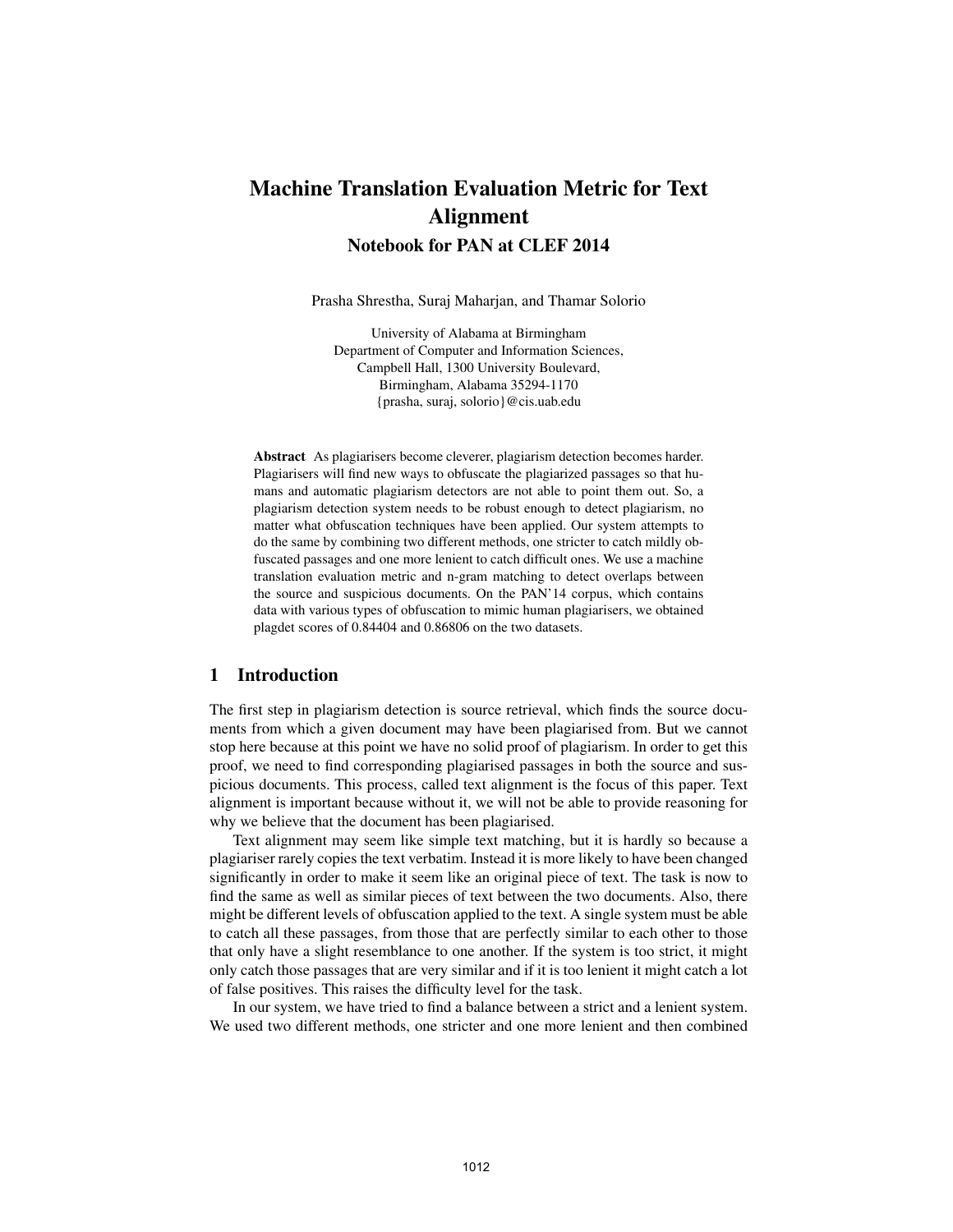the results obtained from them. Our strict system uses TER-p [4] and to capture the matches between two sentences. TER-p is a machine translation evaluation metric that finds the word edit distance from a hypothesis translation to a reference translation [4]. In TER-p along with matches, insertions, deletions, substitutions and shifts, it also considers stem and synonym matches as well as phrasal substitutions as edits. The edit costs in TER-p have been tuned to correlate with human judgments of how close an instance of machine translation is to corresponding reference translations. Since, it measures the edit distance, this metric can be used in tasks that need to measure similarity in text. Some of the creators of the metric themselves used this measure for paraphrase detection [1]. In that work, they had also tried to use other machine translation metrics for the same task, but TER-p produced the best results. Our TER-p method will produce a detection only when the similarity between two sentences is high. So, it will not consider similarity between fragments of sentences or between phrases. Our more lenient system uses n-grams, more specifically bigrams, to generate matches. Bigrams are very lenient and will more likely catch most of the plagiarised passages. But as in any lenient system, it is also inclined to catch a lot of coincidental matches. But when we combine the detections from these two methods, we merge those that are close to each other. So, we will catch sentence fragments or phrases around the passage caught by the TER-p method. Also, if the bigram detections are indeed from a plagiarised passage, there will be a high density of bigram detections in that area of the text, which will form a large passage. In the end, we will only keep large enough passages and throw out the rest. So, the coincidental matches are likely to be removed and we will end up with only the correct detections.

## 2 Methodology

Our system follows the same basic steps of any plagiarism detection system: seeding, match merging and postprocessing. The two methods that we have used to generate matches, produce different seeds: the method that uses TER-p scores finds matches between sentences and the other method finds matches between n-grams. So, the natural first step was to generate sentences and n-grams from the text.

The next step is to find matches between sentence pairs and n-gram pairs. Given a hypothesis and a reference file, TER-p gives the number of edits required to transform the sentences in the hypothesis file to the sentences in the reference file. It also provides scores per sentence, which we have used. TER-p score ranges from 0 to 1, with 0 being completely similar and 1 being most dissimilar. We considered the source document as the reference file and the suspicious document as the hypothesis file. We obtained TERp scores for each sentence in the source compared with each sentence in the suspicious document. We then considered two sentences to be plagiarised if their TER-p score is above a certain value, which in our final system is set at 0.9. For n-grams, we performed exact matching. We used bigrams and thus there were a lot of false matches. To remove false positives we merged the detections from bigrams separately before combining it with results from the TER-p system and took only 1 matching bigram in source for each bigram in the suspicious document.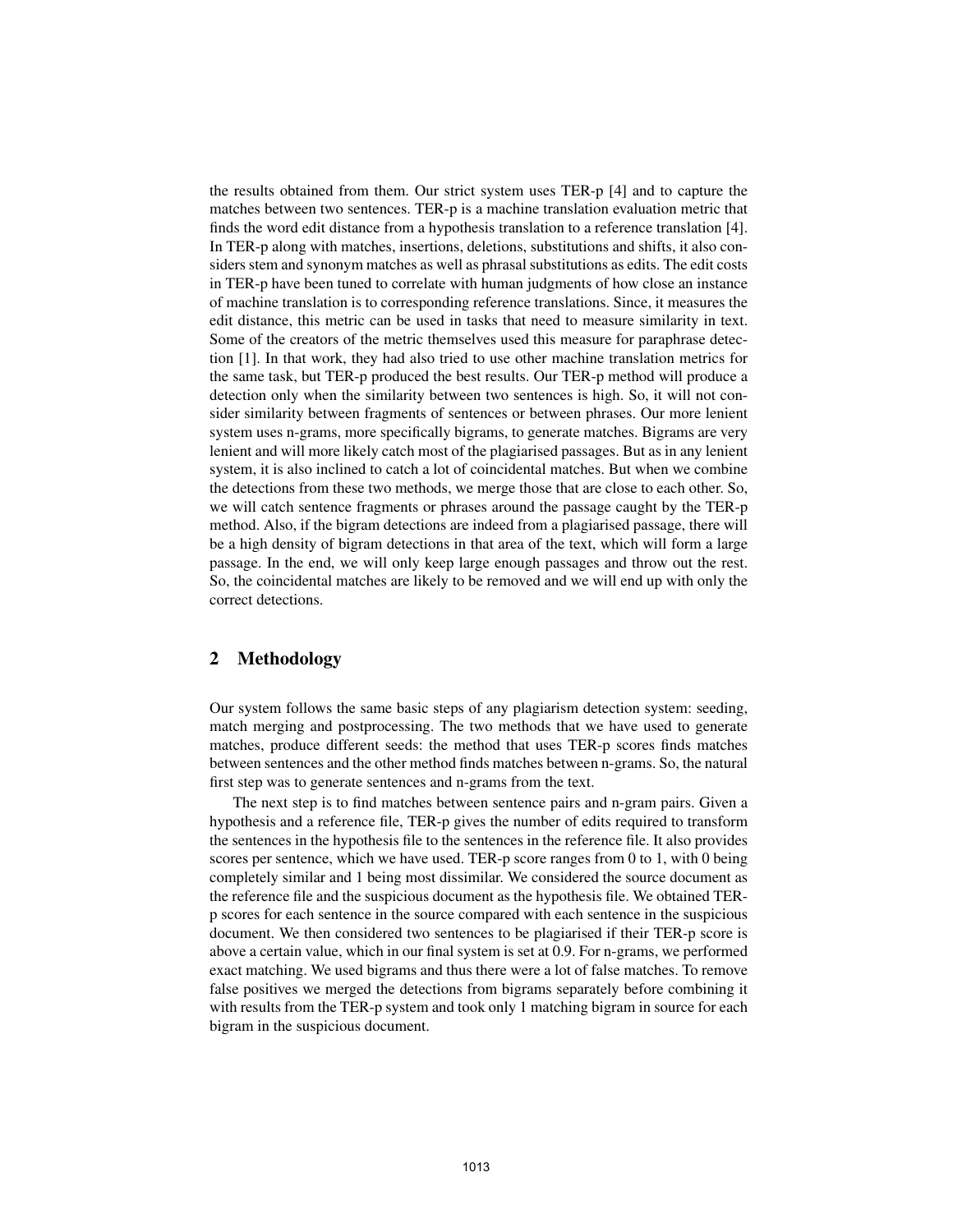After we obtained matches from both methods, we merged them to obtain passages. First we merged all the matches that were close to each other by a certain threshold in both the source and the suspicious documents. We had tried to set this threshold according to the length of the matching passages to be merged. The longer the passages, the larger would be the threshold. But we ended up using a fixed threshold of 80 characters because it produced better results. We repeated this merging process until the passages could not be merged anymore.

We also performed a postprocessing step after we found the matching passages. We kept our postprocessing step very simple by just removing the passages that were shorter than 200 characters. Although this reduced the recall by a small amount, we were able to obtain better granularity. The values for all the parameters and thresholds were chosen empirically as those that produce a good balance between precision and recall, while keeping the granularity as close to 1 as possible.

## 3 Results and Discussion

Our results on the PAN'14 text alignment corpus for the training and test datasets are shown in Tables 1 and 2 respectively. The evaluation metrics used are macro-averaged precision and recall, granularity and plagdet [2]. The plagiarised passages in the data have different levels of obfuscation.

| Plagiarism Type                                         |                                 | Plagdet Precision Recall Granularity |
|---------------------------------------------------------|---------------------------------|--------------------------------------|
| No Obfuscation                                          | 0.88009 0.80287 0.97374 1.00000 |                                      |
| Random Obfuscation                                      | 0.86150 0.89992 0.83358 1.00642 |                                      |
| Translation Obfuscation 0.85427 0.85322 0.86086 1.00447 |                                 |                                      |
| Summary Obfuscation 0.15853 0.98171 0.08975 1.05263     |                                 |                                      |

Table 1. Evaluation results for the training corpus

| Table 2. Evaluation results for the test corpus |  |  |  |
|-------------------------------------------------|--|--|--|
|-------------------------------------------------|--|--|--|

| Dataset                                                        |  | Plagdet Precision Recall Granularity |
|----------------------------------------------------------------|--|--------------------------------------|
| PAN'14 Test Corpus 2 0.84404 0.85906 0.83782 1.00701           |  |                                      |
| $\text{PAN'}$ 14 Test Corpus 3 0.86806 0.84418 0.89839 1.00381 |  |                                      |

Our method performs the best when there is no obfuscation, which is what we expected. But even with random and translation obfuscations, we are very close to the plagdet we obtain for no obfuscation. We also have a good balance between precision and recall. When we participated last year, we had used larger values of  $n \leq 3$  while this year we used bigrams. When we use just the bigrams and leave out results from the part of the system that uses TER-p, we get plagdet of 0.92880, 0.74728, 0.67112, 0.09335 for the different levels of obfuscation in order on the training data. Our last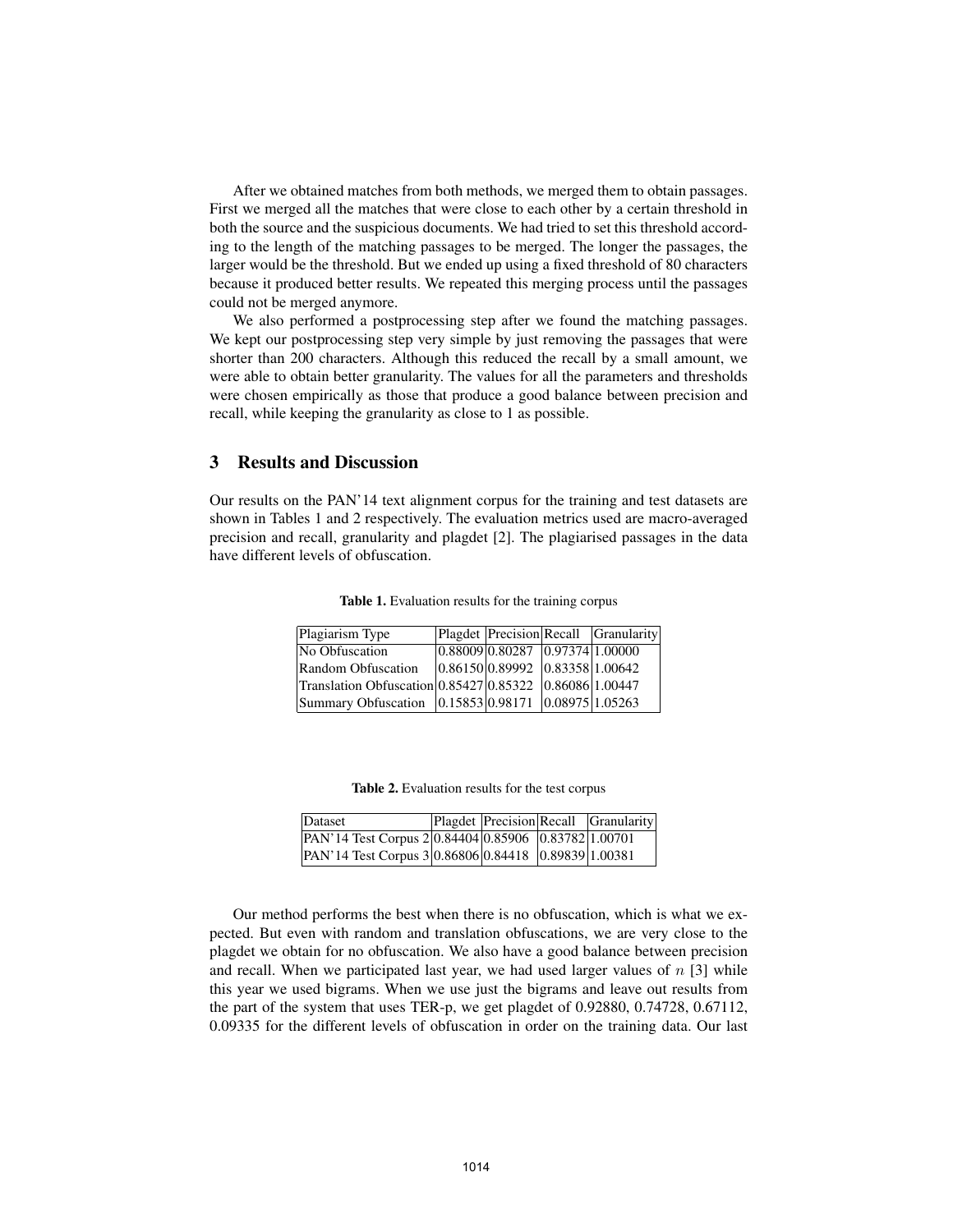year's system had obtained plagdet scores of 0.89040, 0.67649, 0.62194, 0.12174 for respective levels of obfuscation on the same data. Even with just bigrams we get better results than last year's system. This shows that smaller  $n$  is better when trying to find matches between two texts. This might be because smaller n-gram matches can always be merged to get larger n-grams but the reverse is not possible.

The part of the dataset where our method fails to catch plagiarised passages is summary obfuscation. Here, the plagiarised passages have been summarized and then inserted into the suspicious document. We have not used any summarizer in our system, which might be why we are not able to catch these. Since several sentences are summarized into one, the TER-p method is unable to find exact matching sentences. Also, the bigram method catches some of the matching bigrams but since they are too far apart in the source document, they are not merged. They remain as short passages and are subsequently removed in the postprocessing step.

The postprocessing step did help to lower our granularity. Without this step, granularity was high and this brought down our plagdet significantly, although we had good values for precision and recall. So, this step helped lower the granularity considerably and in turn increase the plagdet score. But for summary obfuscation even after this postprocessing step, granularity is close to 2. This is because the detected passages, even when they are long enough to not be removed by the postprocessing step are the too sparse and too far between.

All in all, we were able to get good results as well as balanced precision and recall for all the obfuscation levels except for summary obfuscation. For the obfuscations on which we did perform well, we have similar plagdet scores that show that our system is equally capable of detecting these varieties of obfuscations.

## 4 Conclusion and Future Work

Our idea of using one strict and one lenient method did work in catching most types of obfuscations. We also improved on our results from last year although we used a significantly different system. We were able to use TER-p, which is a machine translation metric for a task that it was not designed for but was definitely suitable for. This also opens the doors to explore other similar metrics that can be used for similarity detection, which we plan to add to our system.

#### Acknowledgment

We want to thank the organizers of the PAN competition for providing us with the opportunity to participate in this competition. This research was partially funded by The Office of Naval Research under grant N00014-12-1-0217.

#### References

1. Madnani, N., Tetreault, J., Chodorow, M.: Re-examining machine translation metrics for paraphrase identification. In: Proceedings of the 2012 Conference of the North American